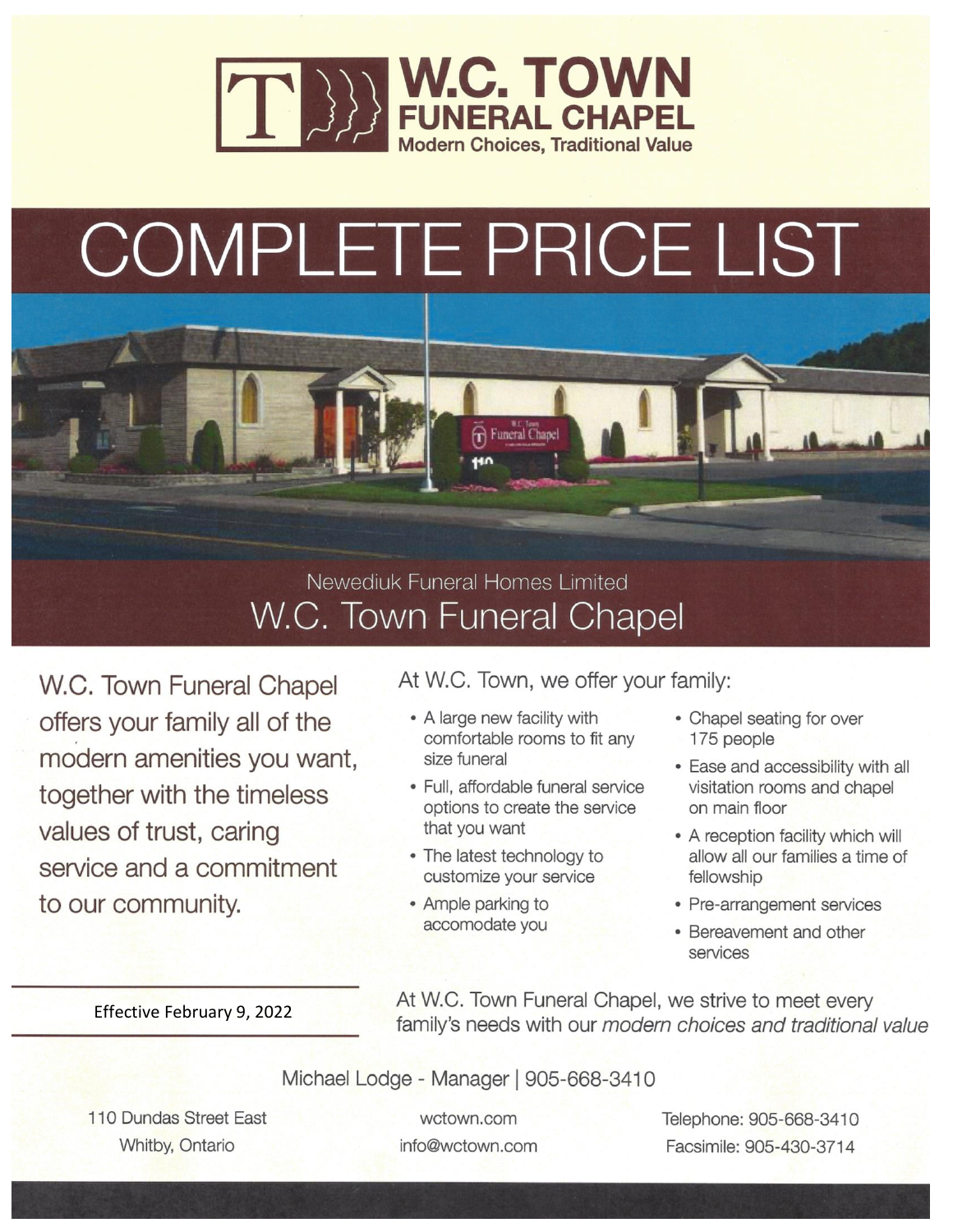

#### **FULL DEVOTION FUNERAL SERVICE**

*Full visitation service (one or two days). Full funeral service the following day.*

| <b>SERVICES</b>                                                 | Price      |
|-----------------------------------------------------------------|------------|
| Professional Services and Family Consultation including Website | \$1,995.00 |
| Recognition                                                     |            |
| <b>Embalming</b>                                                | 320.00     |
| <b>Basic Preparation and Essential Care</b>                     | 195.00     |
| Use of Funeral Home for Funeral Services                        |            |
| <b>Staff Services for Visitation</b>                            | 500.00     |
| <b>Staff Services for Service</b>                               | 500.00     |
| Facilities for Visitation (On or Off Site)                      | 400.00     |
| Facilities for Service (On or Off Site)                         | 400.00     |
| Use of Funeral Home for Sheltering                              | 295.00     |
| <b>Transfer of Human Remains</b>                                |            |
| Fee for the use of staff and equipment for the                  |            |
| transfer from the place of death to the funeral                 |            |
| home. (Applies within a radius of 40 kilometres.                |            |
| Mileage over and above this radius is charged at                |            |
| \$1.80/kilometre.                                               | 350.00     |
| <b>Automobiles</b>                                              |            |
| <b>Administrative Vehicle</b>                                   | 225.00     |
| <b>Funeral Coach</b>                                            | 450.00     |
| <b>Flower Vehicle</b>                                           | N/C        |
| <b>Documentation</b>                                            |            |
| Obtaining and completing all relevant documents                 |            |
| required by municipal and provincial regulations                |            |
| including proof of death certificates, Canada                   |            |
| Pension and certified copy forms.                               | 270.00     |
| <b>Total</b>                                                    | \$5,900.00 |

**Additional Notes:** 

Ξ

- HST not included
- Price of the casket, outer container, flowers, catering, government taxes and the disbursements for clergy, cemetery, and/or crematorium, made on behalf of the client are not listed on this list.
- All vehicle charges are based on a 40 kilometre radius and a three hour maximum. Additional distance and/or time charge may apply beyond these parameters.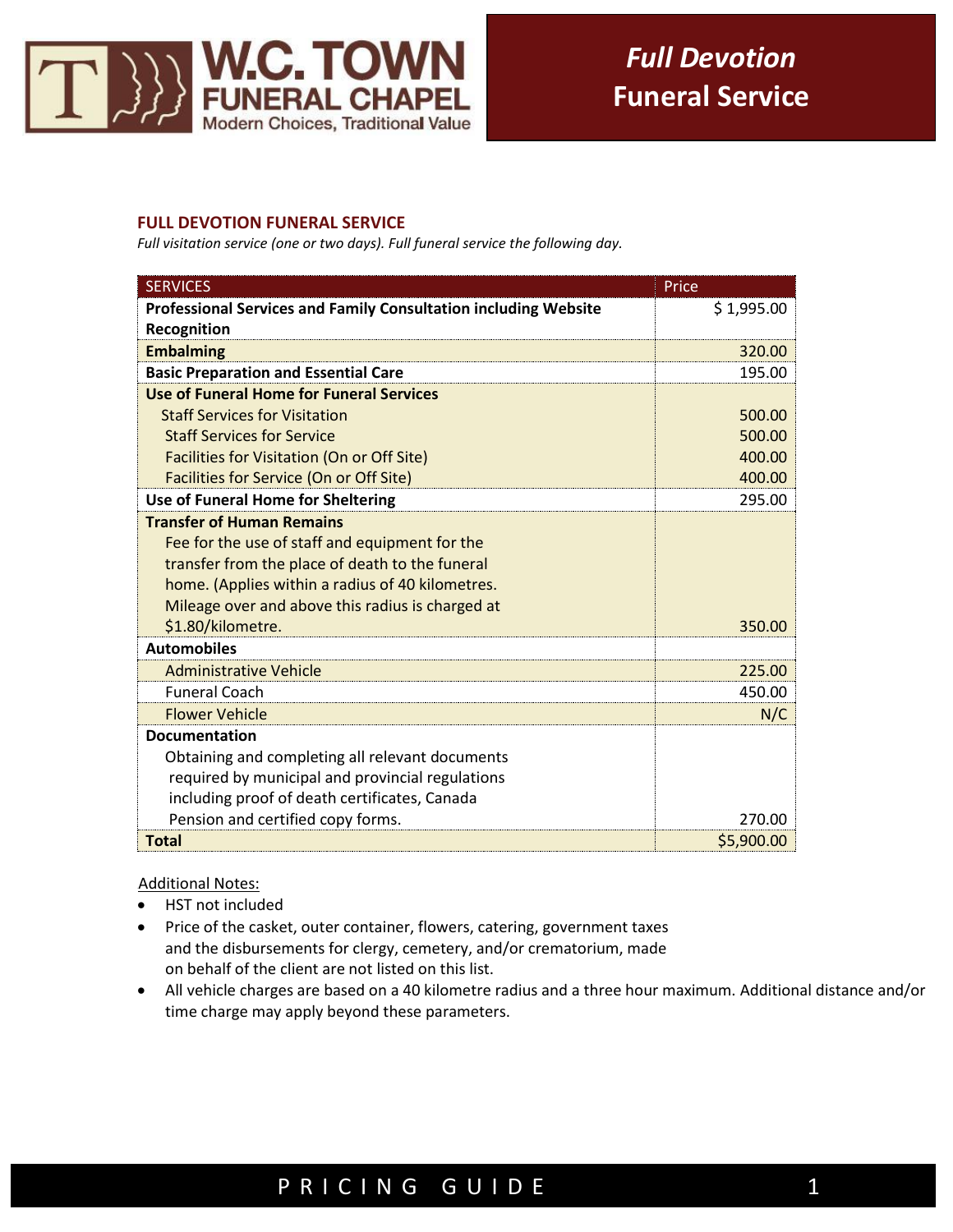

#### **DEDICATION FUNERAL SERVICE**

*Visitation prior to funeral service held on the same day*

| <b>SERVICES</b>                                                        | Price      |
|------------------------------------------------------------------------|------------|
| <b>Professional Services and Family Consultation including Website</b> | \$1,995.00 |
| Recognition                                                            |            |
| <b>Embalming</b>                                                       | 320.00     |
| <b>Basic Preparation and Essential Care</b>                            | 195.00     |
| Use of Funeral Home for Funeral Services                               |            |
| <b>Staff Services for Visitation</b>                                   | 250.00     |
| <b>Staff Services for Service</b>                                      | 500.00     |
| Facilities for Service (On or Off Site)                                | 400.00     |
| Use of Funeral Home for Sheltering                                     | 295.00     |
| <b>Transfer of Human Remains</b>                                       |            |
| Fee for the use of staff and equipment for the                         |            |
| transfer from the place of death to the funeral                        |            |
| home. (Applies within a radius of 40 kilometres.                       |            |
| Mileage over and above this radius is charged at                       |            |
| \$1.80/kilometre.                                                      | 350.00     |
| <b>Automobiles</b>                                                     |            |
| <b>Administrative Vehicle</b>                                          | 225.00     |
| <b>Funeral Coach</b>                                                   | 450.00     |
| <b>Flower Vehicle</b>                                                  | N/C        |
| <b>Documentation</b>                                                   |            |
| Obtaining and completing all relevant documents                        |            |
| required by municipal and provincial regulations                       |            |
| including proof of death certificates, Canada                          |            |
| Pension and certified copy forms.                                      | 270.00     |
| <b>Total</b>                                                           | \$5,250.00 |

#### Additional Notes:

Ξ

- HST not included
- Price of the casket, outer container, flowers, catering, government taxes and the disbursements for clergy, cemetery, and/or crematorium, made on behalf of the client are not listed on this list.
- All vehicle charges are based on a 40 kilometre radius and a three hour maximum. Additional distance and/or time charge may apply beyond these parameters.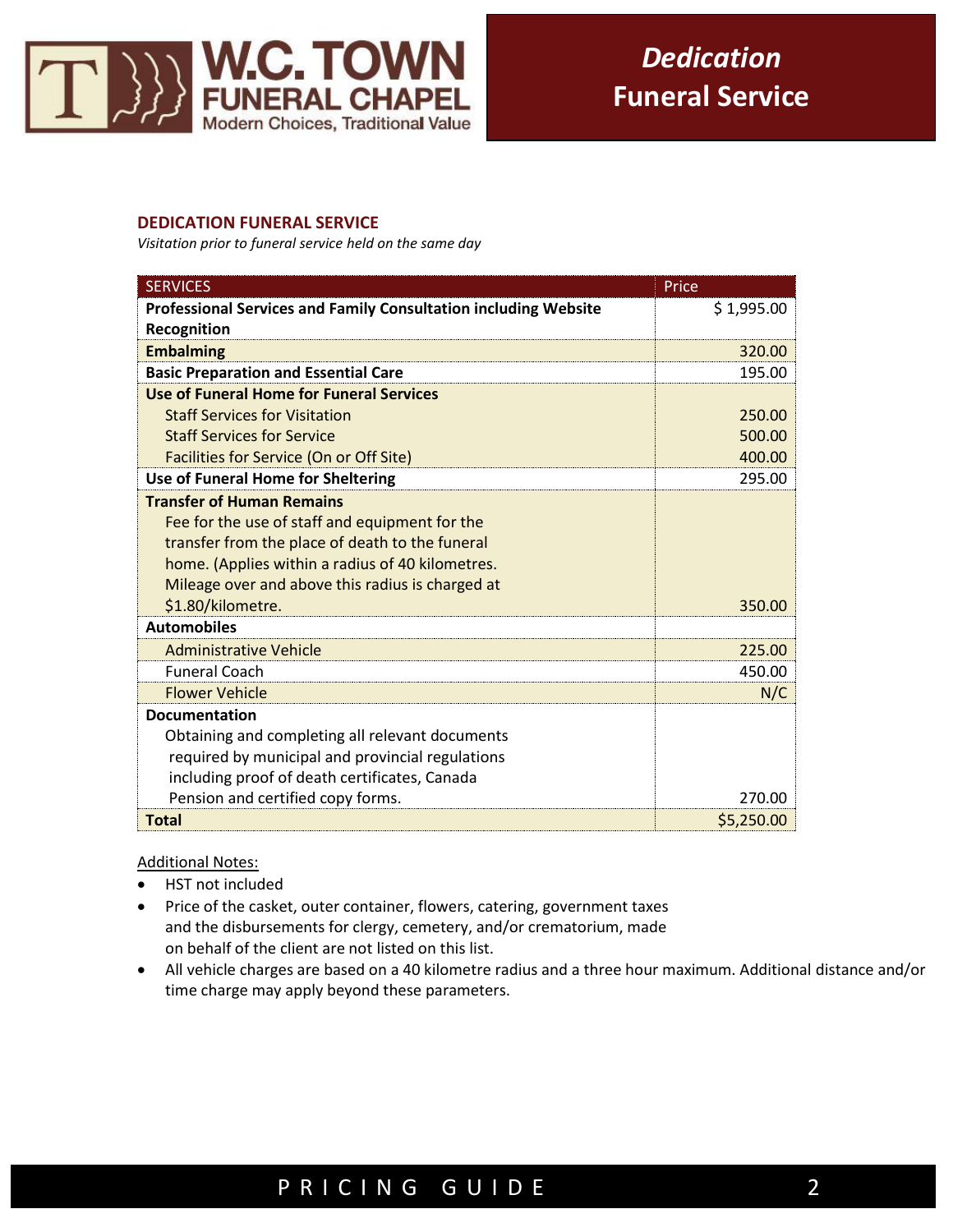

#### **REMEMBRANCE GATHERING**

Cremation or Burial

| <b>SERVICES</b>                                                        | Price      |
|------------------------------------------------------------------------|------------|
| <b>Professional Services and Family Consultation including Website</b> | \$1,190.00 |
| Recognition                                                            |            |
| <b>Use of Funeral Home for Remembrance Gathering</b>                   |            |
| <b>Staff Services for Remembrance Gathering</b>                        | 500.00     |
| <b>Facilities for Remembrance Gathering</b>                            | 495.00     |
| <b>Basic Preparation and Essential Care</b>                            | 195.00     |
| <b>Transfer of Human Remains</b>                                       | 350.00     |
| Fee for the use of staff and equipment for the                         |            |
| transfer from the place of death to the funeral                        |            |
| home. (Applies within a radius of 40 kilometres.                       |            |
| Mileage over and above this radius is charged at                       |            |
| \$1.80/kilometre.                                                      |            |
| Use of Funeral Home for Sheltering                                     | 295.00     |
| <b>Service Vehicle</b>                                                 | 225.00     |
| <b>Documentation</b>                                                   |            |
| Obtaining and completing all relevant documents                        |            |
| required by municipal and provincial regulations                       |            |
| including proof of death certificates, Canada                          |            |
| Pension and certified copy forms.                                      | 270.00     |
| Total                                                                  | \$3,520.00 |

Additional Notes:

I

- HST not included
- Price of the casket, outer container, flowers, catering, government taxes and the disbursements for clergy, cemetery, and/or crematorium, made on behalf of the client are not listed on this list.
- All vehicle charges are based on a 40 kilometre radius and a three hour maximum. Additional distance and/or time charge may apply beyond these parameters.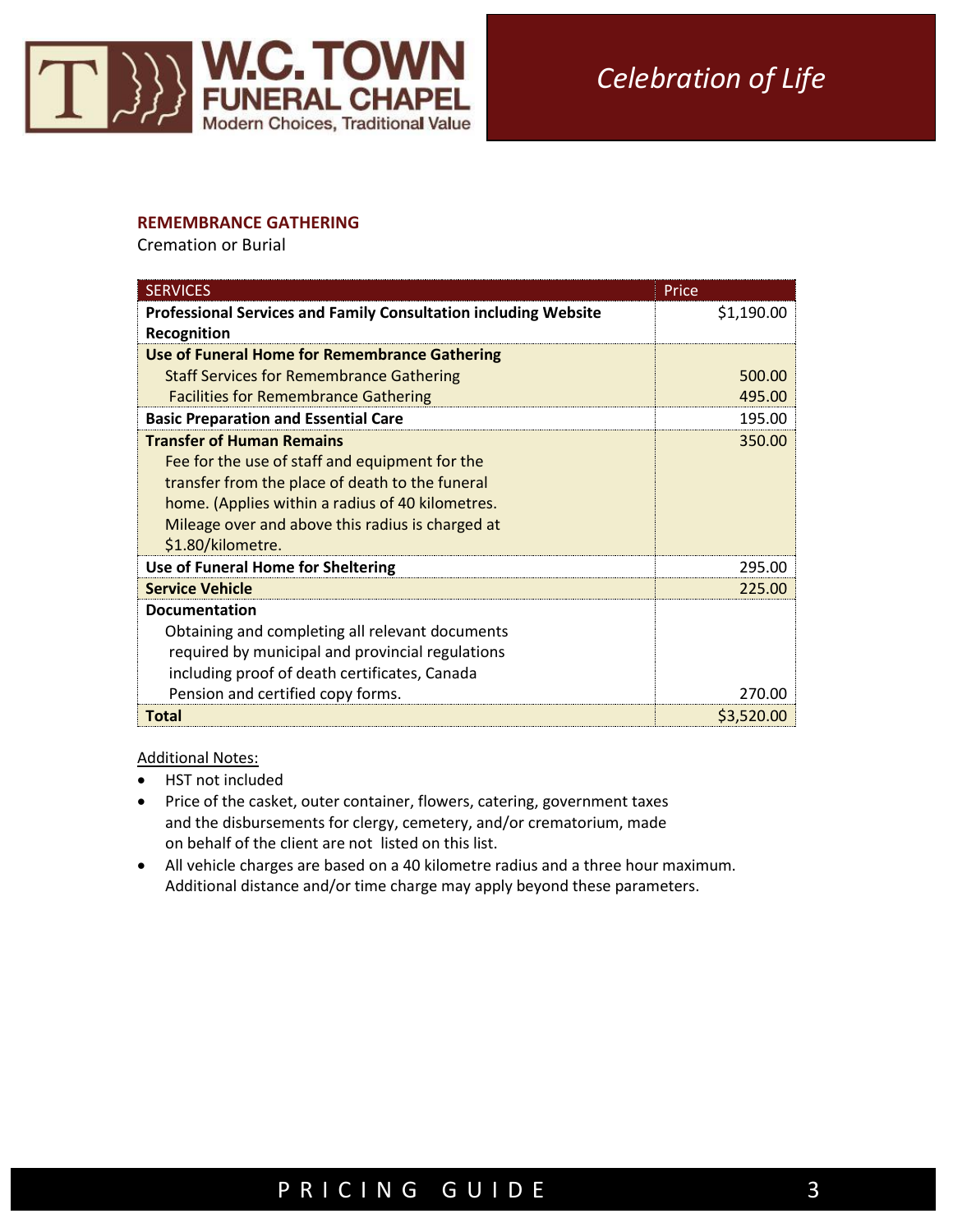

#### **ACKNOWNLEDGEMENT FUNERAL SERVICE**

Cremation or Burial

| <b>SERVICES</b>                                                        | Price      |
|------------------------------------------------------------------------|------------|
| <b>Professional Services and Family Consultation including Website</b> | \$1,090.00 |
| Recognition                                                            |            |
| <b>Basic Preparation and Essential Care</b>                            | 195.00     |
| <b>Transfer of Human Remains</b>                                       | 350.00     |
| Fee for the use of staff and equipment for the                         |            |
| transfer from the place of death to the funeral                        |            |
| home. (Applies within a radius of 40 kilometres.                       |            |
| Mileage over and above this radius is charged at                       |            |
| \$1.80/kilometre.                                                      |            |
| <b>Use of Funeral Home for Sheltering</b>                              | 295.00     |
| <b>Service Vehicle</b>                                                 | 225.00     |
| <b>Documentation</b>                                                   |            |
| Obtaining and completing all relevant documents                        |            |
| required by municipal and provincial regulations                       |            |
| including proof of death certificates, Canada                          |            |
| Pension and certified copy forms.                                      | 270.00     |
| Total                                                                  | \$2,425.00 |

Additional Notes:

Ξ

- HST not included
- Price of the casket, outer container, flowers, catering, government taxes and the disbursements for clergy, cemetery, and/or crematorium, made on behalf of the client are not listed on this list.
- All vehicle charges are based on a 40 kilometre radius and a three hour maximum. Additional distance and/or time charge may apply beyond these parameters.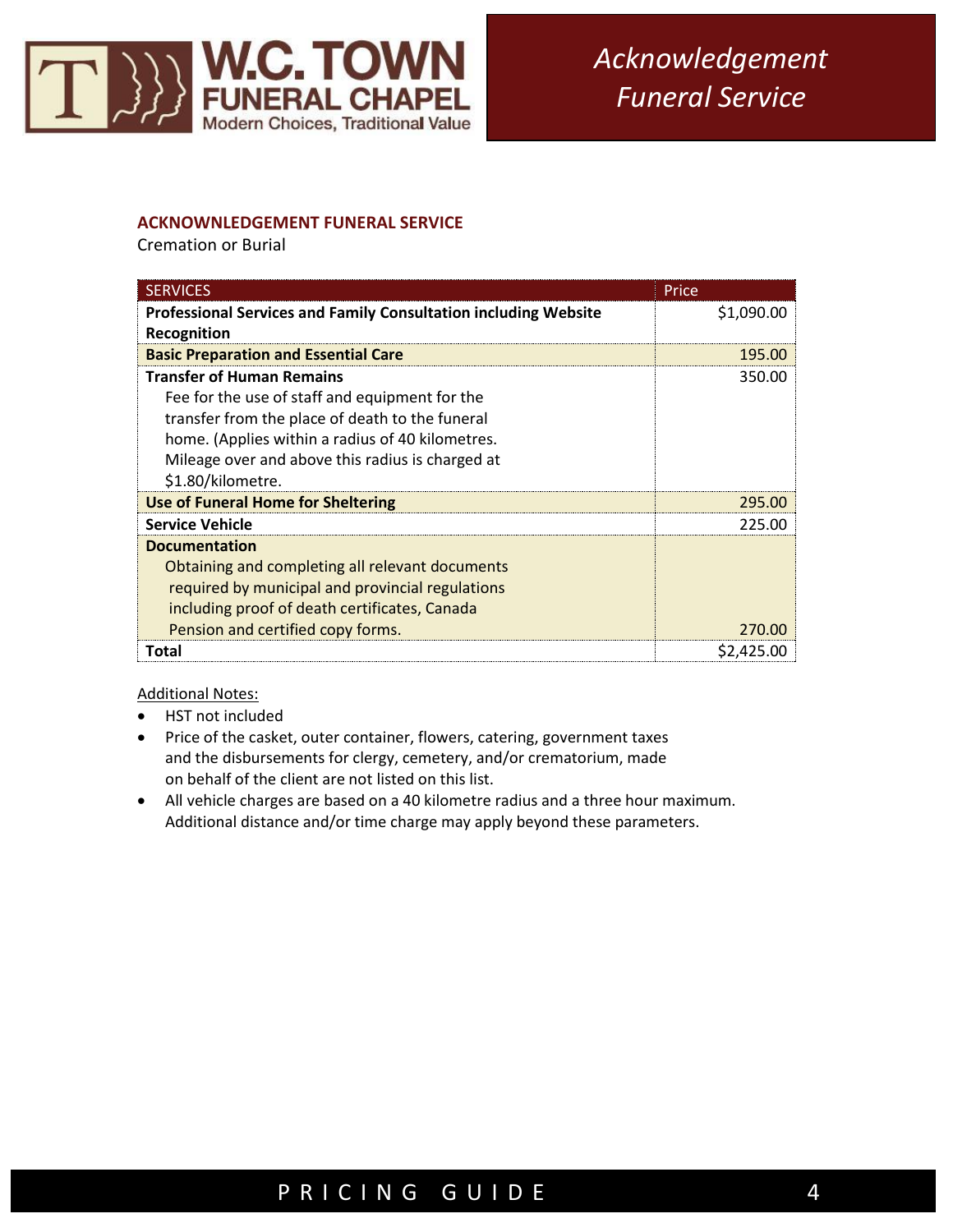

| <b>CASKETS</b>                                                                                                                          | Price    |
|-----------------------------------------------------------------------------------------------------------------------------------------|----------|
| Acorn                                                                                                                                   | \$595.00 |
| MDF container not available for visitation (Victoriaville 8057-95)                                                                      |          |
| <b>Sparrow</b>                                                                                                                          | 795.00   |
| Select wood construction with natural finish and wood bar carriers, not available for                                                   |          |
| visitation (Victorville 80-5070-92)                                                                                                     |          |
| <b>Hamilton</b>                                                                                                                         | 1,695.00 |
| Aspen Pine with a natural finish and a white satin interior and wooden bar handles                                                      |          |
| (Victoriaville 50-479-01)                                                                                                               |          |
| <b>Dunlop</b>                                                                                                                           | 1,995.00 |
| Select wood construction with a white satin interior and wooden bar handles                                                             |          |
| (Victoriaville M-25B-3D)                                                                                                                |          |
| <b>Belfast</b>                                                                                                                          | 2,495.00 |
| Polar with an earth tone satin finish, satin interior, and metal swing bar handles                                                      |          |
| (Victoriaville 52-49-30)                                                                                                                |          |
| <b>McKague</b>                                                                                                                          | 2,695.00 |
| Poplar and veneer construction, lustrous satin finish with beige interior and metal<br>stationary bar hardware (Victoriaville 52-34-02) |          |
| Regal                                                                                                                                   |          |
| 20 Gauge Gasketed Steel with a Midnight Blue and Silver Finish, white crepe interior                                                    | 3,185.00 |
| and silver bar handles (Victoriaville 71209833)                                                                                         |          |
| Carnaby                                                                                                                                 | 3,495.00 |
| Solid Poplar Adult Standard Shell with Vantablack colour Treatment with a Satin Finish                                                  |          |
| Lined with beige basket weave (Victoriaville 50-5610-112)                                                                               |          |
| <b>Briar</b>                                                                                                                            | 3,895.00 |
| Poplar with a lustrous satin finish, cream crepe interior, wooden bar handles and carved                                                |          |
| wooden corners (Victoriaville 52-5450-299)                                                                                              |          |
| <b>Divinity</b>                                                                                                                         | 4,795.00 |
| Solid Canadian Maple with a titan high gloss hand rubbed finish, elite beige velvet                                                     |          |
| interior with accompanying last supper religious hardware (Victoriaville 20-5610-00)                                                    |          |
| <b>Rushton</b>                                                                                                                          | 5,095.00 |
| Solid oak with high gloss finish of red Appalachian oak construction with elite beige                                                   |          |
| velvet interior and wooden swing bar handles (Victoriaville 10-1245-03)                                                                 |          |

| <b>CEREMONIAL CASKETS</b>                                               | Price      |
|-------------------------------------------------------------------------|------------|
| Wellington                                                              | \$2,395.00 |
| Solid maple shell with high gloss titan finish, tan crepe interior and  |            |
| swing bar handles (Victoriaville 20-5610-09)                            |            |
| <b>Cremation Container Included</b><br>$\bullet$                        |            |
| Lynde                                                                   | \$1.995.00 |
| Solid Appalachian Oak shell with a satin finish, tan crepe interior and |            |
| swing bar handles (Victoriaville 10-5756-00)                            |            |
| • Cremation Container Included                                          |            |

# P R I C I N G G U I D E 5

Ξ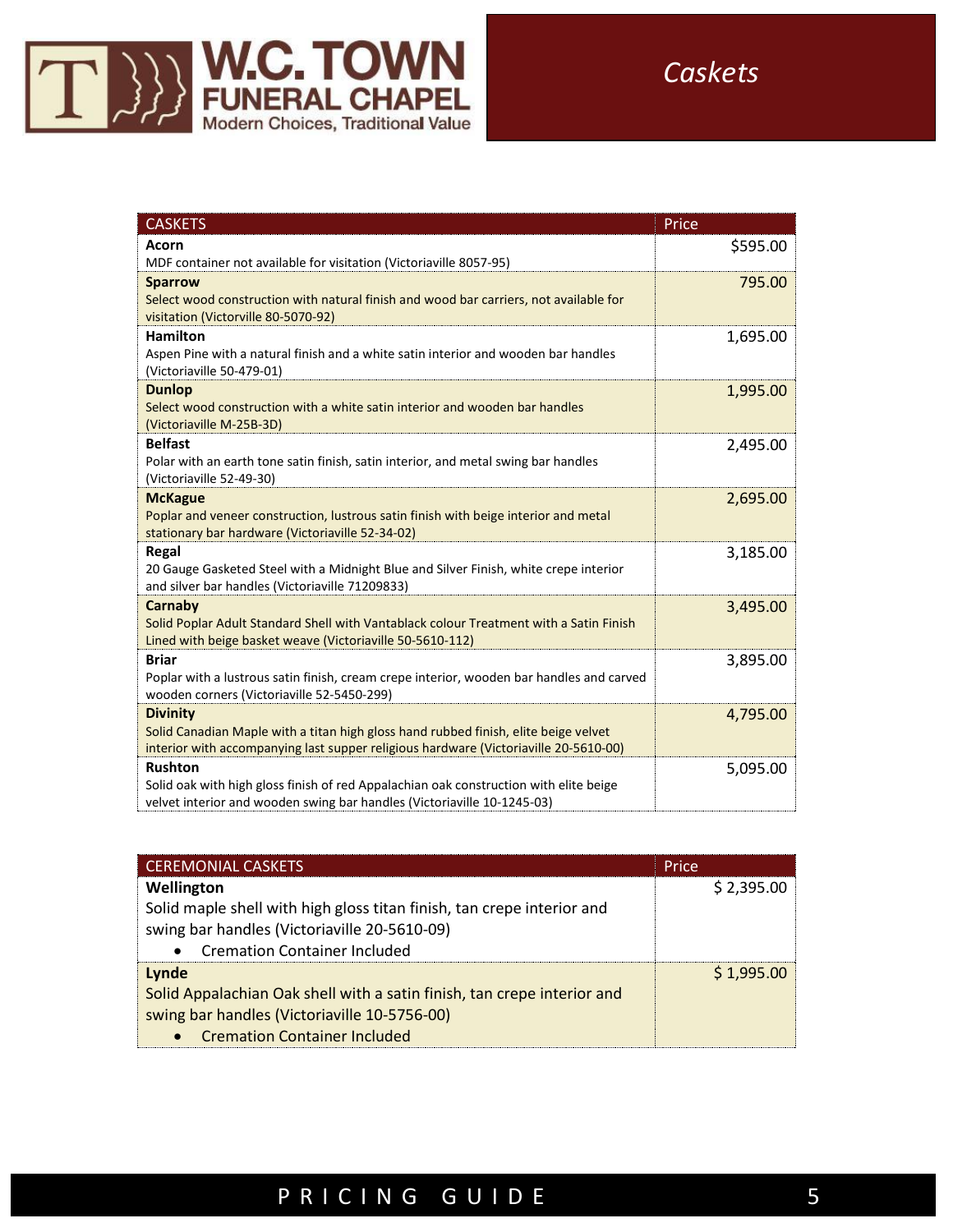

| <b>CREMATION URNS</b>                                   | Price  |
|---------------------------------------------------------|--------|
| Scattering Vessel Biodegradable (Victoriaville UK830)   | 175.00 |
| <b>Rosewood Carved Wood</b>                             | 295.00 |
| Marble Cultured (Victoriaville US335-2000)              | 375.00 |
| <b>Mexon Onyx (Victoriaville US325-40002)</b>           | 395.00 |
| Original Ash Shaded Saffron (Victoriaville US130-00274) | 425.00 |
| Artisan Titan Polish (Victoriaville US150-00518)        | 450.00 |
| Unity Bio-degradable Paper (Victoriaville US899-00003)  | 475.00 |
| <b>Doves Maple Inlay (GC4001)</b>                       | 490.00 |
| Allen Solid Maple (Victoriaville US120-00003)           | 595.00 |
| Butterfly Copper Cloisonné (Victoriaville US450-00001)  | 595.00 |
| Classica Glass with Keepsake Urn (Victoriaville         | 615.00 |
| <b>Heirloom</b> Brass with Rosewood Finish (GC19110)    | 625.00 |
| Alicante Alabaster (Victoriaville US520-00001)          | 895.00 |

| <b>BURIAL VAULTS</b>                                                   |            |
|------------------------------------------------------------------------|------------|
| <b>Standard Silver</b>                                                 | \$1,395.00 |
| Superior, sealed concrete vault                                        |            |
| <b>Sentinel</b>                                                        | 1,595.00   |
| Superior, high strength reinforced concrete with a seamless brown      |            |
| polystyrene inner liner                                                |            |
| <b>Patrician</b>                                                       | 1,995.00   |
| Superior, polystyrene inner liner bonded to high strength reinforced   |            |
| concrete and a matching cover cathedral window shield with the look    |            |
| of white marble                                                        |            |
| <b>Athenian</b>                                                        | 2,795.00   |
| Superior, 26 gauge mirror finish stainless steel line with matching    |            |
| stainless steel cover and a poly styrene inner line bonded to high     |            |
| strength reinforced concrete                                           |            |
| Pantheon                                                               | 2,995.00   |
| Superior, 16oz. polished copper finishing liner with matching exterior |            |
| copper shield and a protective polystyrene inner liner bonded to high  |            |
| strength reinforced concrete                                           |            |

Additional Notes:

Ξ

• HST not included